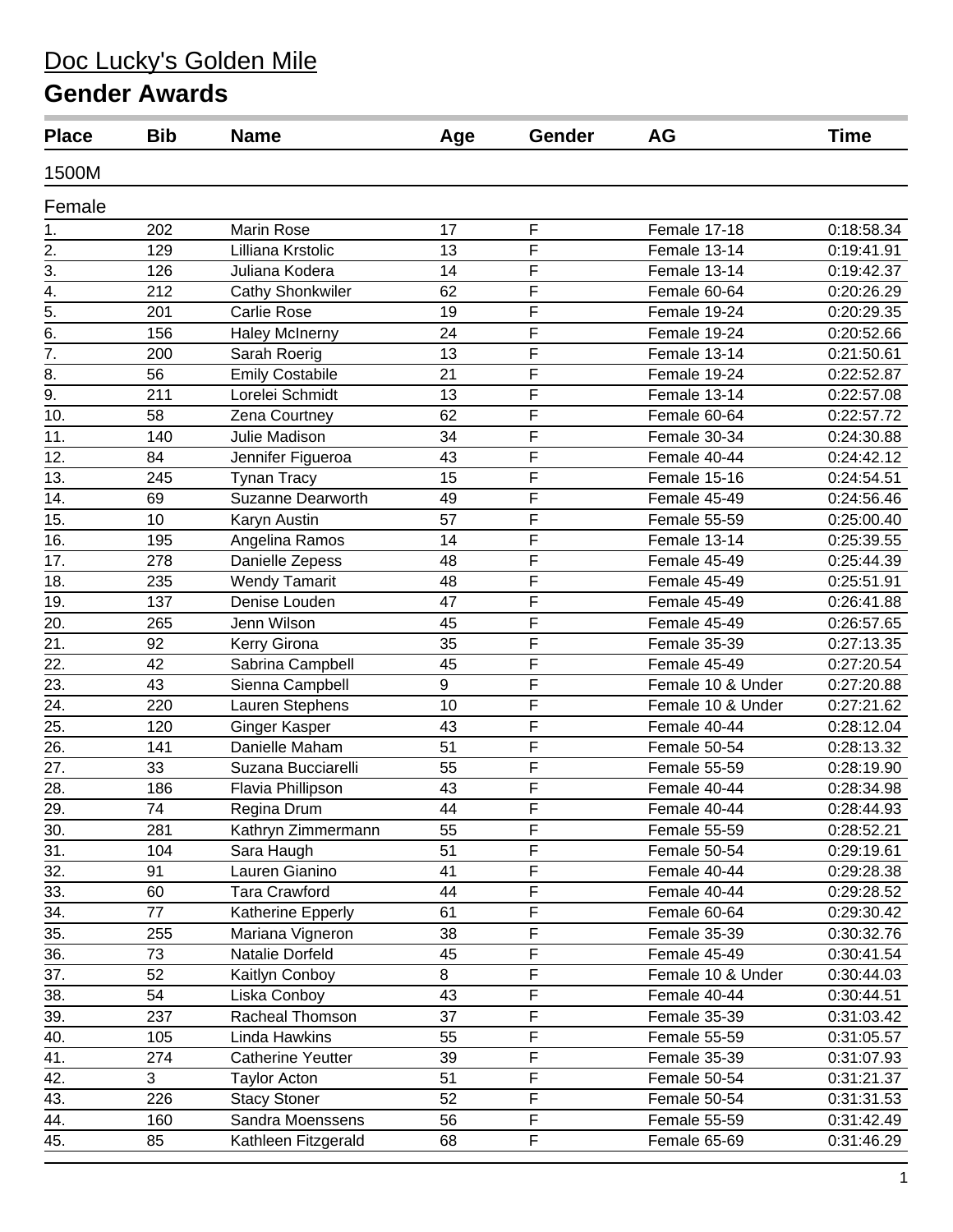| <b>Place</b>      | <b>Bib</b> | <b>Name</b>             | Age | Gender                  | <b>AG</b>    | <b>Time</b> |
|-------------------|------------|-------------------------|-----|-------------------------|--------------|-------------|
| 46.               | 209        | Erin Schlichenmaier     | 41  | F                       | Female 40-44 | 0:32:05.90  |
| 47.               | 71         | <b>Martha Dennis</b>    | 70  | $\overline{F}$          | Female 7074  | 0:32:45.33  |
| 48.               | 101        | Lisa Hamelin            | 51  | F                       | Female 50-54 | 0:32:59.14  |
| 49.               | 83         | Stephanie Fernandez     | 36  | F                       | Female 35-39 | 0:33:11.14  |
| 50.               | 48         | Michelle Cloutier       | 54  | F                       | Female 50-54 | 0:33:11.41  |
| $\overline{51}$   | 166        | Jamie Moses             | 52  | $\overline{F}$          | Female 50-54 | 0:33:53.89  |
| $\overline{52}$ . | 175        | Day Osborne-Chapman     | 50  | $\overline{F}$          | Female 50-54 | 0:34:16.59  |
| 53.               | 50         | Kate Coltman-woodrich   | 40  | F                       | Female 40-44 | 0:34:17.67  |
| 54.               | 271        | Paula Yankauskas        | 67  | F                       | Female 65-69 | 0:34:21.86  |
| 55.               | 133        | Karen Lewin             | 66  | F                       | Female 65-69 | 0:34:31.43  |
| $\overline{56}$ . | 15         | Anne Beninghof          | 62  | $\overline{F}$          | Female 60-64 | 0:34:41.96  |
| 57.               | 223        | <b>Hollie Stevenson</b> | 56  | $\overline{F}$          | Female 55-59 | 0:34:55.64  |
| 58.               | 127        | Gabriella Kosenchuk     | 20  | F                       | Female 19-24 | 0:35:04.15  |
| 59.               | 24         | Cynthia Bologna         | 41  | F                       | Female 40-44 | 0:35:04.96  |
| 60.               | 90         | Karen Gable             | 58  | $\overline{\mathsf{F}}$ | Female 55-59 | 0:35:12.08  |
| 61.               | 224        | Karla Stogsdill         | 42  | $\overline{F}$          | Female 40-44 | 0:35:14.32  |
| 62.               | 139        | Sue Mack                | 61  | F                       | Female 60-64 | 0:35:17.40  |
| 63.               | 38         | Kemrey Butler           | 62  | $\overline{\mathsf{F}}$ | Female 60-64 | 0:35:22.11  |
| 64.               | 86         | Kellie Flechtner        | 42  | F                       | Female 40-44 | 0:35:24.88  |
| 65.               | 162        | Amy Monahan             | 56  | $\overline{F}$          | Female 55-59 | 0:35:25.79  |
| 66.               | 185        | Jessica Pelkowski       | 40  | $\overline{F}$          | Female 40-44 | 0:35:29.15  |
| 67.               | 169        | Heike Neumann           | 51  | F                       | Female 50-54 | 0:35:29.35  |
| 68.               | 288        | Mi Hashino              | 51  | F                       | Female 50-54 | 0:36:09.91  |
| 69.               | 107        | Danielle Heath          | 58  | F                       | Female 55-59 | 0:36:23.07  |
| 70.               | 59         | <b>Christy Crawford</b> | 50  | $\overline{F}$          | Female 50-54 | 0:36:27.23  |
| 71.               | 268        | Kate Winslow            | 21  | F                       | Female 19-24 | 0:36:37.50  |
| 72.               | 258        | <b>Carol Walker</b>     | 57  | F                       | Female 55-59 | 0:36:57.91  |
| 73.               | 100        | Susan Hahn              | 68  | F                       | Female 65-69 | 0:37:03.16  |
| $\overline{74}$ . | 132        | Heysoon Lee             | 77  | F                       | Female 75-79 | 0:37:07.87  |
| 75.               | 208        | Melissa Scherrer        | 51  | $\overline{\mathsf{F}}$ | Female 50-54 | 0:37:15.60  |
| $\overline{76}$ . | 173        | Sherrie Nunn            | 59  | $\overline{\mathsf{F}}$ | Female 55-59 | 0:37:39.27  |
| $\overline{77}$ . | 138        | Donna Lyons             | 52  | F                       | Female 50-54 | 0:38:00.96  |
| $\overline{78}$ . | 259        | Denise Ward             | 49  | $\overline{F}$          | Female 45-49 | 0:38:22.52  |
| 79.               | 115        | Casey Johnson           | 49  | $\mathsf F$             | Female 45-49 | 0:38:39.05  |
| 80.               | 31         | Tina Brown              | 50  | F                       | Female 50-54 | 0:38:50.14  |
| 81.               | 34         | Kim Bulger              | 52  | F                       | Female 50-54 | 0:39:22.66  |
| 82.               | 233        | Jamie Szafran           | 36  | F                       | Female 35-39 | 0:39:31.89  |
| 83.               | 163        | Shannon Monahan         | 23  | F                       | Female 19-24 | 0:39:38.68  |
| 84.               | 40         | Maryory Calixto         | 35  | $\mathsf F$             | Female 35-39 | 0:39:44.72  |
| 85.               | 215        | <b>Juliette Soos</b>    | 16  | F                       | Female 15-16 | 0:39:46.22  |
| 86.               | 190        | Maureen Powers          | 59  | F                       | Female 55-59 | 0:40:04.53  |
| 87.               | 272        | Valerie Yankauskas      | 66  | F                       | Female 65-69 | 0:40:32.29  |
| 88.               | 80         | Kim Falconio            | 48  | F                       | Female 45-49 | 0:40:53.86  |
| 89.               | 130        | Elizabeth Lanahan       | 37  | F                       | Female 35-39 | 0:41:04.38  |
| 90.               | 246        | Amber Trapnell          | 28  | F                       | Female 25-29 | 0:41:06.99  |
| 91.               | 44         | <b>Mitchell Cawley</b>  | 53  | F                       | Female 50-54 | 0:41:27.06  |
| $\overline{92.}$  | 41         | Lori Campbell           | 56  | F                       | Female 55-59 | 0:42:08.64  |
| 93.               | 241        | Karen Tone              | 52  | $\mathsf F$             | Female 50-54 | 0:43:21.98  |
|                   |            |                         |     |                         |              |             |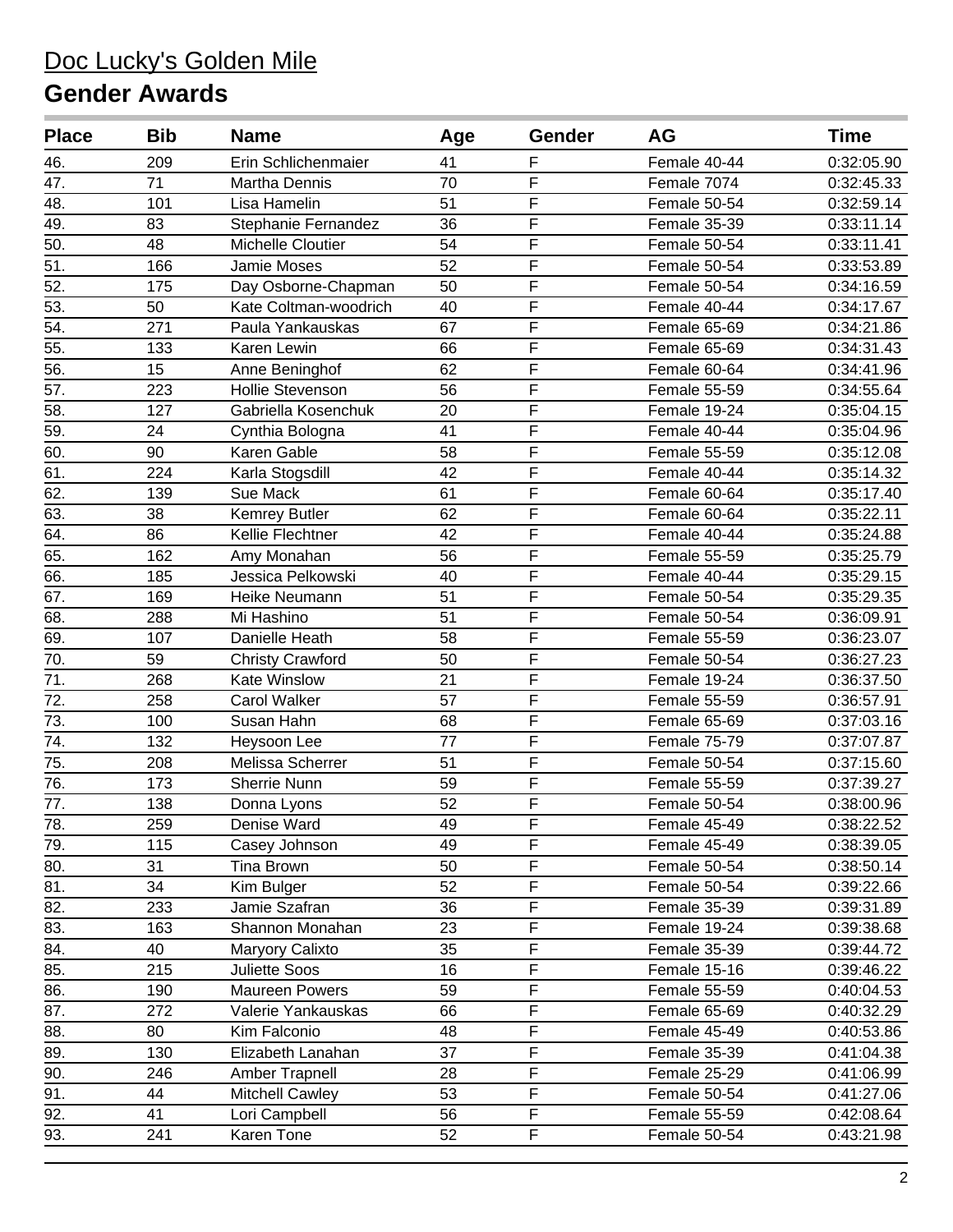| <b>Place</b>       | <b>Bib</b> | <b>Name</b>                | Age | Gender                  | AG           | Time       |
|--------------------|------------|----------------------------|-----|-------------------------|--------------|------------|
| 94.                | 151        | John McCall                | 56  | F                       | Female 55-59 | 0:43:50.96 |
| $\overline{95}$ .  | 228        | Carrie Sullivan            | 13  | F                       | Female 13-14 | 0:43:52.08 |
| 96.                | 35         | Adrienne Bunn              | 16  | F                       | Female 15-16 | 0:45:29.29 |
| 97.                | 222        | Lisa Stetin                | 49  | F                       | Female 45-49 | 0:45:44.75 |
| 98.                | 145        | Meghan Marano              | 44  | F                       | Female 40-44 | 0:46:05.21 |
| 99.                | 270        | Delanie Woodard            | 25  | F                       | Female 25-29 | 0:47:01.07 |
| 100.               | 66         | Nary Davila                | 69  | $\overline{F}$          | Female 65-69 | 0:47:45.93 |
| 101.               | 18         | Lauren Bergquist           | 23  | F                       | Female 19-24 | 0:48:27.14 |
| $10\overline{2}$ . | 198        | Toni Richardson            | 70  | F                       | Female 7074  | 0:48:35.57 |
| 103.               | 148        | <b>Susan Marshall</b>      | 65  | F                       | Female 65-69 | 0:50:06.96 |
| 104.               | 188        | Liliana Pinilla            | 50  | F                       | Female 50-54 | 0:51:49.18 |
| 105.               | 95         | Simone Goodfriend          | 36  | F                       | Female 35-39 | 0:54:49.71 |
| 106.               | 5          | Abigail Adams              | 22  | F                       | Female 19-24 | 0:54:53.37 |
| 107.               | 155        | Wynne McFarlin             | 59  | F                       | Female 55-59 | 0:57:19.27 |
| 108.               | 103        | Jennifer Hartley           | 43  | F                       | Female 40-44 | 0:57:19.48 |
| 109.               | 154        | Janice McDonald            | 38  | F                       | Female 35-39 | 1:07:34.04 |
| 110.               | 232        | Kathe Swanson              | 84  | $\overline{\mathsf{F}}$ | Female 80-84 | 1:23:21.95 |
| 111.               | 70         | Victoria Decker            | 15  | F                       | Female 15-16 | 1:32:13.72 |
| a.k.               | 266        | Amy Winslow                | 59  | F                       | Female 55-59 | 0:40:13.37 |
| Male               |            |                            |     |                         |              |            |
| 1.                 | 30         | Joshua Brown               | 19  | M                       | Male 19-24   | 0:17:35.02 |
| $\overline{2}$ .   | 102        | Jacob Hamlin               | 17  | M                       | Male 17-18   | 0:17:37.92 |
| $\overline{3}$ .   | 248        | Ryan Turner                | 15  | M                       | Male 15-16   | 0:18:30.92 |
| $\overline{4}$ .   | 135        | Peter Lopez                | 18  | M                       | Male 17-18   | 0:19:40.12 |
| $\overline{5}$ .   | 213        | Rinalo Sintjago            | 39  | M                       | Male 35-39   | 0:19:42.03 |
| 6.                 | 63         | <b>Andrew Culverhouse</b>  | 14  | M                       | Male 13-14   | 0:19:45.20 |
| $\overline{7}$ .   | 46         | <b>Rylan Chaput</b>        | 13  | M                       | Male 13-14   | 0:20:15.61 |
| 8.                 | 249        | Andrea Ugazio              | 56  | M                       | Male 55-59   | 0:20:22.28 |
| $\overline{9}$ .   | 64         | <b>Matthew Culverhouse</b> | 12  | M                       | Male 11-12   | 0:20:38.65 |
| 10.                | 174        | Joshua Olds                | 16  | M                       | Male 15-16   | 0:20:53.64 |
| 11.                | 79         | Aiden Evans                | 17  | M                       | Male 17-18   | 0:20:54.09 |
| 12.                | 53         | Kyle Conboy                | 11  | M                       | Male 11-12   | 0:21:21.30 |
| 13.                | 217        | Evan Staton                | 25  | M                       | Male 25-29   | 0:21:22.23 |
| 14.                | 230        | Liam Sullivan              | 14  | M                       | Male 13-14   | 0:21:22.47 |
| 15.                | 178        | Lucas Paez                 | 14  | M                       | Male 13-14   | 0:21:24.03 |
| 16.                | 136        | Stephen Lopez              | 17  | M                       | Male 17-18   | 0:21:24.51 |
| 17.                | 51         | Connor Conboy              | 13  | M                       | Male 13-14   | 0:21:42.31 |
| 18.                | 68         | Paolo de Fabrique          | 14  | M                       | Male 13-14   | 0:21:42.60 |
| 19.                | 244        | Caelan Tracy               | 11  | M                       | Male 11-12   | 0:21:43.18 |
| 20.                | 26         | David Brancamp             | 60  | M                       | Male 60-64   | 0:21:45.42 |
| 21.                | 263        | Holden Williams            | 18  | M                       | Male 17-18   | 0:22:01.58 |
| 22.                | 76         | Carl Ellefson              | 47  | M                       | Male 45-49   | 0:22:04.43 |
| 23.                | 243        | Fernando Toro-Leon         | 14  | M                       | Male 13-14   | 0:22:10.00 |
| 24.                | 96         | Donald Gornto              | 50  | M                       | Male 50-54   | 0:22:11.16 |
| 25.                | 164        | Jesse Morenus              | 39  | M                       | Male 35-39   | 0:22:25.87 |
| $\overline{26}$ .  | 273        | Jeremy Yee                 | 23  | M                       | Male 19-24   | 0:24:08.97 |
| 27.                | 143        | <b>Scott Mairose</b>       | 55  | Μ                       | Male 55-59   | 0:24:20.00 |
|                    |            |                            |     |                         |              |            |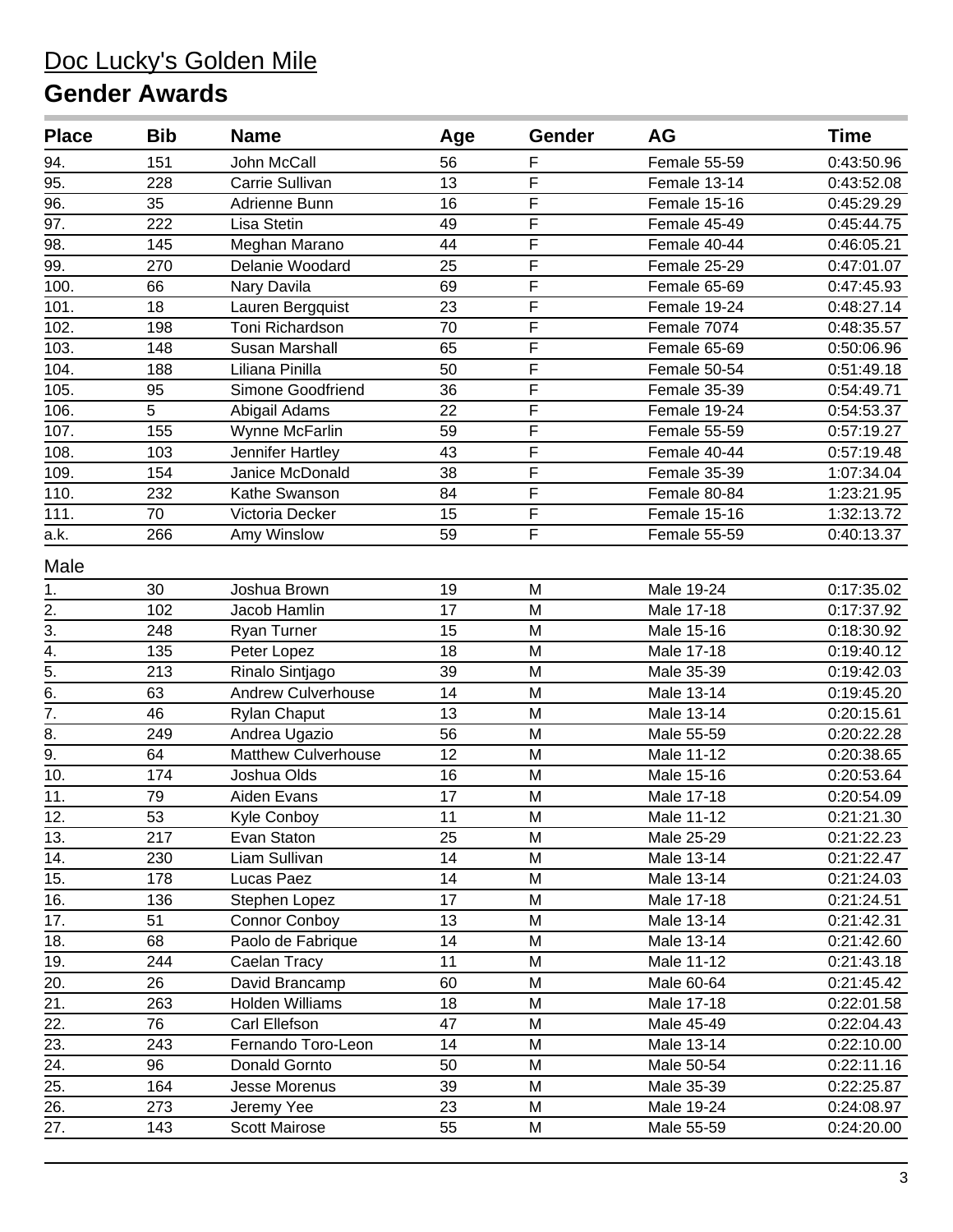| <b>Place</b>      | <b>Bib</b> | <b>Name</b>             | Age             | Gender | AG         | Time       |
|-------------------|------------|-------------------------|-----------------|--------|------------|------------|
| 28.               | 231        | Robert Sullivan         | 11              | M      | Male 11-12 | 0:24:42.51 |
| 29.               | 240        | David Tisdale           | 53              | M      | Male 50-54 | 0:25:09.44 |
| 30.               | 221        | <b>Mike Stephens</b>    | 46              | M      | Male 45-49 | 0:25:22.78 |
| $\overline{31}$ . | 161        | <b>Brian Mohan</b>      | 46              | M      | Male 45-49 | 0:25:25.58 |
| 32.               | 229        | Jim Sullivan            | 70              | M      | Male 70-74 | 0:25:32.10 |
| 33.               | 111        | James Jackson           | 47              | M      | Male 45-49 | 0:25:35.29 |
| $\overline{34}$ . | 218        | <b>Stephen Stebbins</b> | 46              | M      | Male 45-49 | 0:25:41.05 |
| 35.               | 94         | Johann Gomez            | 49              | M      | Male 45-49 | 0:25:42.27 |
| 36.               | 13         | Jeffrey Beattie         | 59              | M      | Male 55-59 | 0:25:47.39 |
| 37.               | 236        | Chu chu Tanner          | 64              | M      | Male 60-64 | 0:26:08.59 |
| $\overline{38}$ . | 98         | Les Guthrie             | 64              | M      | Male 60-64 | 0:26:10.82 |
| 39.               | 250        | Paul Valitutto          | 50              | M      | Male 50-54 | 0:26:15.68 |
| 40.               | 32         | <b>Brad Brunell</b>     | 56              | M      | Male 55-59 | 0:27:04.39 |
| 41.               | 227        | <b>Bobby Sullivan</b>   | 48              | M      | Male 45-49 | 0:27:34.88 |
| 42.               | 179        | Mark Paraiso            | 49              | M      | Male 45-49 | 0:27:51.18 |
| 43.               | 199        | Dennis Robinson         | 44              | M      | Male 40-44 | 0:28:05.54 |
| 44.               | 61         | <b>Barry Creighton</b>  | 58              | M      | Male 55-59 | 0:28:09.54 |
| 45.               | 131        | <b>Edwin Lee</b>        | 56              | M      | Male 55-59 | 0:28:19.04 |
| 46.               | 282        | Greg Dedic              | 36              | M      | Male 35-39 | 0:28:27.74 |
| 47.               | 67         | John Davis              | 56              | M      | Male 55-59 | 0:28:28.14 |
| 48.               | 152        | Sean McClean            | 52              | M      | Male 50-54 | 0:28:39.03 |
| 49.               | 267        | David Winslow           | 69              | M      | Male 65-69 | 0:28:41.04 |
| 50.               | 88         | Michael Friedman        | 56              | M      | Male 55-59 | 0:29:28.67 |
| 51.               | 97         | Dane Griffin            | 73              | M      | Male 70-74 | 0:29:33.82 |
| 52.               | 283        | <b>Jose Pontes</b>      | 65              | M      | Male 65-69 | 0:29:43.36 |
| 53.               | 128        | Scott Kretzschmar       | 54              | M      | Male 50-54 | 0:29:58.08 |
| 54.               | 8          | Elvis Alvarez Carnero   | 44              | M      | Male 40-44 | 0:30:37.21 |
| $\overline{55}$ . | 28         | Pat Brooks              | 68              | M      | Male 65-69 | 0:30:37.25 |
| 56.               | 234        | <b>Michael Tall</b>     | 55              | M      | Male 55-59 | 0:30:38.96 |
| 57.               | 87         | Mike Freshley           | 81              | M      | Male 80-84 | 0:30:46.39 |
| 58.               | 277        | Scott Zenoni            | 50              | M      | Male 50-54 | 0:30:48.33 |
| 59.               | 119        | Matthew Kappler         | 51              | M      | Male 50-54 | 0:30:48.67 |
| 60.               | 81         | <b>Garry Fenimore</b>   | $\overline{68}$ | M      | Male 65-69 | 0:31:05.00 |
| 61.               | 93         | Pete Gold               | 50              | M      | Male 50-54 | 0:31:14.57 |
| 62.               | 23         | Jeffrey Boley           | 60              | M      | Male 60-64 | 0:31:18.90 |
| 63.               | 280        | David Ziegler           | 51              | M      | Male 50-54 | 0:32:05.84 |
| 64.               | 142        | Hugo Mahecha            | 51              | M      | Male 50-54 | 0:32:09.39 |
| 65.               | 191        | Mark Prevot             | 59              | M      | Male 55-59 | 0:32:52.29 |
| 66.               | 6          | Andrew Ahearn           | 26              | M      | Male 25-29 | 0:32:54.76 |
| 67.               | 29         | David Brown             | 51              | M      | Male 50-54 | 0:32:55.54 |
| 68.               | 125        | William Kloppe          | 71              | M      | Male 70-74 | 0:32:59.01 |
| 69.               | 276        | Rob Zakrzewski          | 46              | M      | Male 45-49 | 0:33:04.39 |
| $\overline{70}$ . | 187        | Graeme Phillipson       | 43              | M      | Male 40-44 | 0:33:12.28 |
| 71.               | 82         | Carlos Fernandez        | 40              | M      | Male 40-44 | 0:33:17.88 |
| 72.               | 206        | Clyde Satterfield       | 59              | M      | Male 55-59 | 0:33:23.19 |
| 73.               | 262        | Craig Williams          | 59              | M      | Male 55-59 | 0:33:25.24 |
| 74.               | 204        | Jonathan Sady           | 35              | M      | Male 35-39 | 0:33:57.12 |
| 75.               | 17         | <b>William Benoist</b>  | 61              | M      | Male 60-64 | 0:34:04.61 |